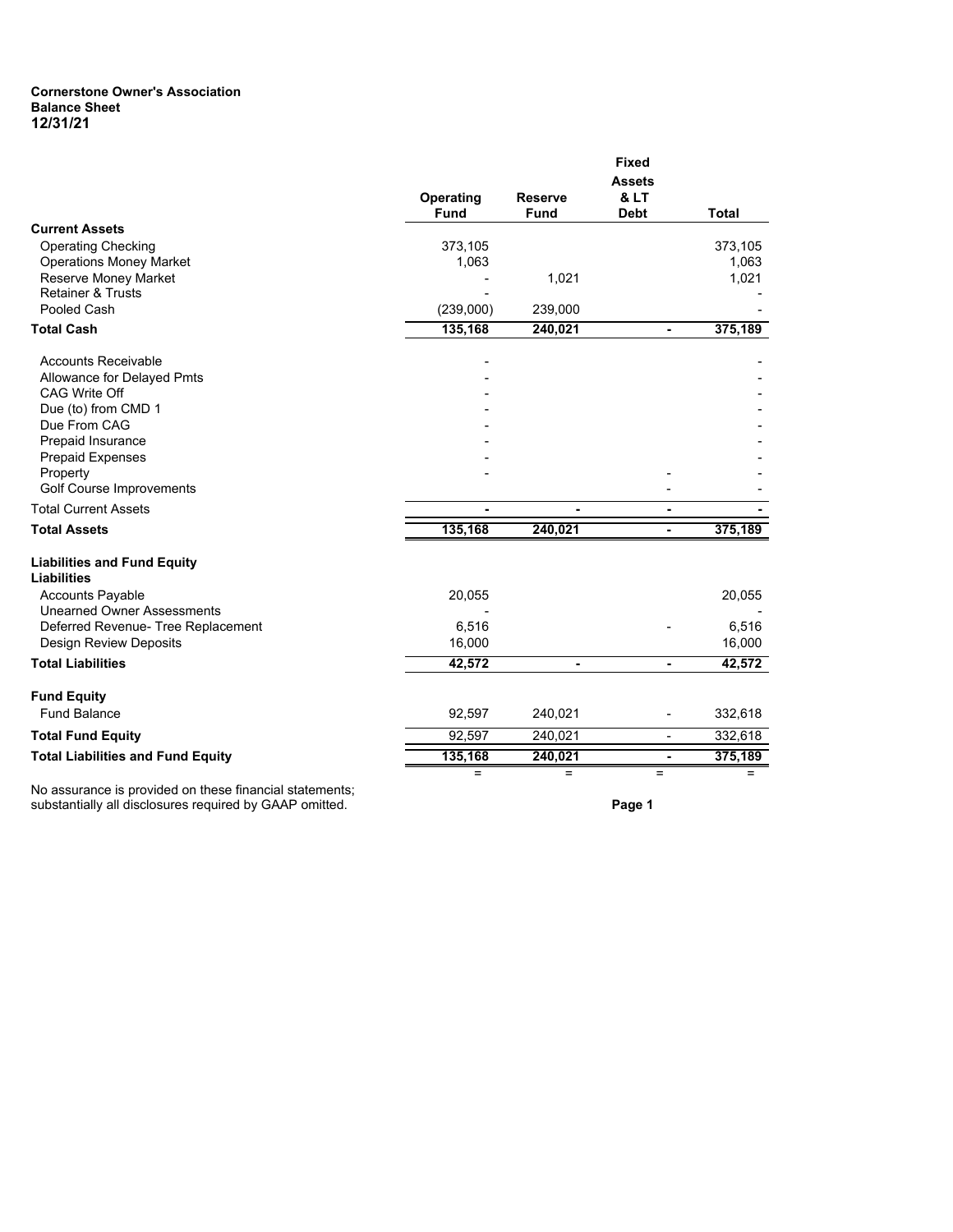| <b>Operating Fund</b>                                                                                                                                                  | 2020<br><b>Unaudited</b><br>Actual | 2021<br>Adopted<br><b>Budget</b>     | Variance<br>Favorable<br>(Unfavor) | 2021<br>Forecast                                            | 12 Months<br><b>Ended</b><br>12/31/21<br>Actual | 12 Months<br><b>Ended</b><br>12/31/21<br><b>Budget</b>      | Variance<br>Favorable<br>(Unfavor) | 2022<br>Adopted<br><b>Budget</b> | <b>Budget Comments</b>                               |
|------------------------------------------------------------------------------------------------------------------------------------------------------------------------|------------------------------------|--------------------------------------|------------------------------------|-------------------------------------------------------------|-------------------------------------------------|-------------------------------------------------------------|------------------------------------|----------------------------------|------------------------------------------------------|
| <b>Revenues</b><br>Beginning # of Homesteads<br><b>Homesteads Added</b><br>Homesteads Removed                                                                          | 122                                | 122<br>$\blacksquare$                |                                    | 122<br>$\overline{\phantom{a}}$                             | 122<br>$\overline{a}$                           |                                                             |                                    | 122                              | <b>No New Plats</b>                                  |
| Ending # of Homesteads                                                                                                                                                 | 122                                | 122                                  | $\overline{\phantom{a}}$           | 122                                                         | 122                                             | $\overline{a}$                                              |                                    | 122                              |                                                      |
| <b>Less Anticipated Non-Paying Acts:</b><br>Cobalt/Cowboys/ McClain<br>Thompson, et,al<br><b>Invividual Owners</b><br>Association / CAG Owned<br><b>District Owned</b> |                                    | 2                                    | 2                                  | $\overline{\phantom{a}}$<br>$\overline{\phantom{0}}$        | $\overline{\phantom{a}}$                        |                                                             |                                    |                                  | Assume all pay<br>Assume all pay<br>Now owned by CAG |
| <b>Total Assumed Non-Paying Lots</b>                                                                                                                                   |                                    | $\overline{2}$                       | $\overline{2}$                     |                                                             | $\overline{\phantom{a}}$                        |                                                             |                                    |                                  |                                                      |
| <b>Net Lots Collected</b>                                                                                                                                              | 122                                | 120                                  | $\overline{2}$                     | 122                                                         | 122                                             |                                                             |                                    | 122                              |                                                      |
| <b>Regular Assessments per Unit</b>                                                                                                                                    | \$800                              | \$800                                |                                    | \$800                                                       | \$800                                           |                                                             |                                    | \$800                            |                                                      |
| Homeowner Assessments Billed<br>Less Allow for Unpaid Dues- Cobalt<br>Less Allow for Unpaid Dues- Thompson                                                             | 97,600                             | 97,600                               |                                    | 97,600                                                      | 97,600                                          | 97,600                                                      |                                    |                                  | 97,600 All 122 Properties Billed                     |
| Less Allow for Unpaid Dues- Individuals<br>Less Allow for Unpaid Dues- Assn/CAG<br>Less Allow for Unpaid Dues- District                                                |                                    |                                      |                                    |                                                             |                                                 | $\overline{\phantom{a}}$                                    |                                    |                                  | Assume all pay<br>Assume all pay<br>Now owned by CAG |
| <b>Address Monument Fees Billed</b><br><b>Title Statement Fee</b><br>Cabin Rent Revenue                                                                                | 400                                | ٠<br>200<br>$\overline{\phantom{a}}$ |                                    | $\overline{\phantom{a}}$<br>200<br>$\overline{\phantom{a}}$ | 700                                             | $\overline{\phantom{a}}$<br>200<br>$\overline{\phantom{a}}$ | 500                                |                                  | 200 \$100 Per Closing                                |
| Wildlife Fee (0.5% of Sales)<br>Interest Income<br>Developer Subsidy                                                                                                   | 5,625<br>$\Omega$                  | 370                                  |                                    | 370<br>$\overline{\phantom{a}}$                             | 31,825<br>$\mathbf 0$                           | 370<br>$\overline{\phantom{a}}$<br>÷                        | 31,455<br>ŋ                        |                                  | 30,000 0.5% on \$3M of Sales                         |
| <b>Collection Fees</b><br>Late Fees and Interest Billed<br>Other Income<br>Less Allow for Unpaid Interest & Fees                                                       | 687<br>(3,668)                     |                                      |                                    | $\overline{\phantom{a}}$<br>٠                               |                                                 |                                                             |                                    |                                  |                                                      |
| <b>Collection of Prior Year Balances</b><br>Tax Certificate Loans                                                                                                      | 35,637                             |                                      |                                    | ÷,                                                          |                                                 |                                                             |                                    |                                  | Metro & other lots in 2020                           |
| Property Acq Loans<br><b>Design Review Fees</b><br><b>Property Sales</b>                                                                                               |                                    |                                      |                                    | $\overline{\phantom{a}}$<br>ä,                              | 7,500                                           | $\qquad \qquad \blacksquare$                                | 7,500                              |                                  | 7,500 \$3.5%K fee + 20% of \$4K deposit per app      |
| <b>Total Net Revenues</b>                                                                                                                                              | 136,281                            | 98,170                               | $\overline{\phantom{a}}$           | 98,170                                                      | 137,625                                         | 98,170                                                      | 39,455                             | 135,300                          |                                                      |

No assurance is provided on these financial statements;

substantially all disclosures required by GAAP omitted.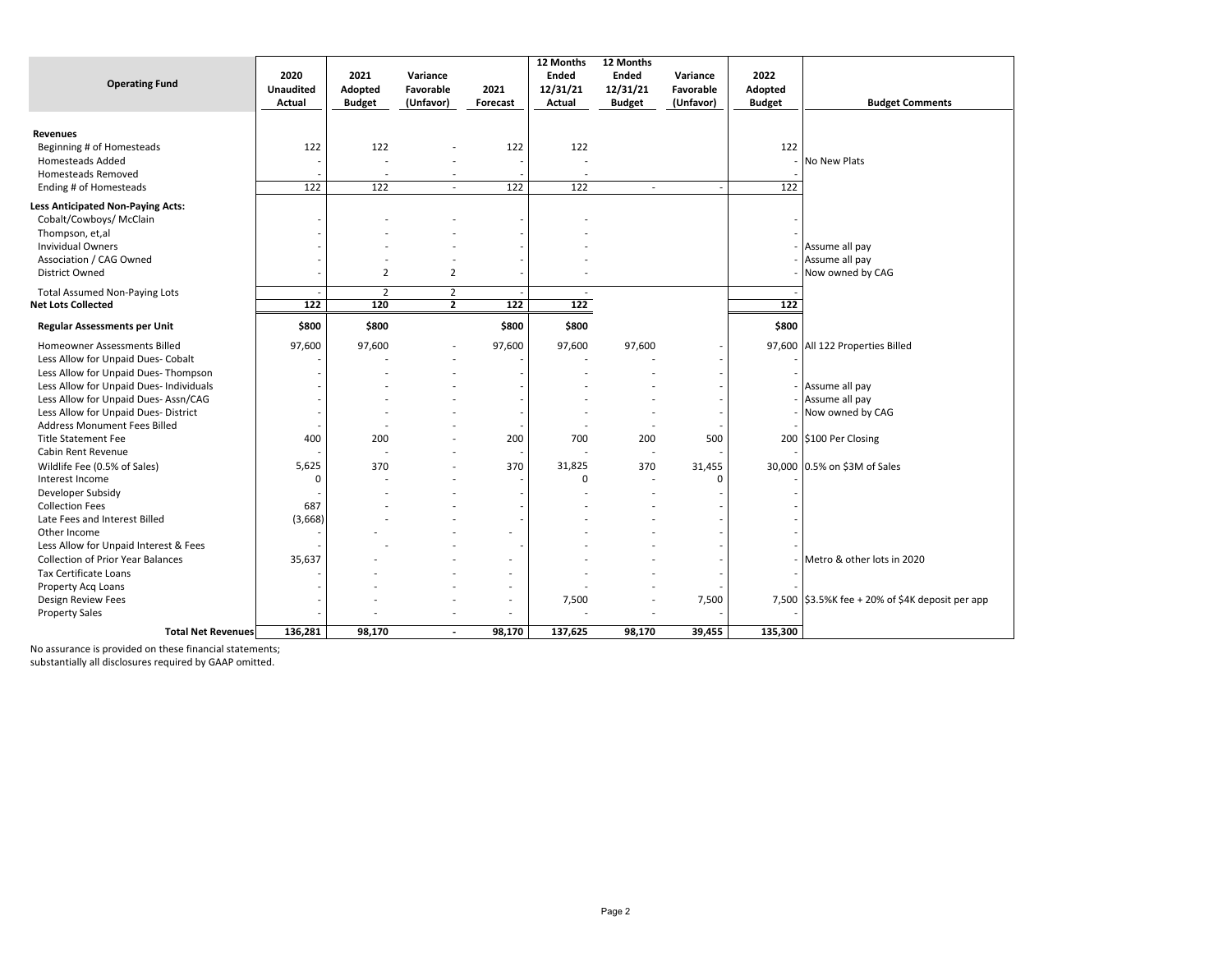|                                              | 2020             |                | Variance                 |          | 12 Months<br>Ended | 12 Months<br>Ended       | Variance  | 2022          |                                            |
|----------------------------------------------|------------------|----------------|--------------------------|----------|--------------------|--------------------------|-----------|---------------|--------------------------------------------|
| <b>Operating Fund (Continued)</b>            | <b>Unaudited</b> | Adopted        | Favorable                | 2021     | 12/31/21           | 12/31/21                 | Favorable | Adopted       |                                            |
|                                              | Actual           | <b>Budget</b>  | (Unfavor)                | Forecast | Actual             | <b>Budget</b>            | (Unfavor) | <b>Budget</b> | <b>Budget Comments</b>                     |
| <b>General &amp; Admin Expenses</b>          |                  |                |                          |          |                    |                          |           |               |                                            |
| Accounting                                   | 36,088           | 27,000         |                          | 27,000   | 20,950             | 27,000                   | 6,050     |               | 27,000 Minimal activity in 2021            |
| Legal                                        | 7,775            | 8,000          |                          | 8,000    | 8,981              | 8,000                    | (981)     |               | 10,000 Minimal activity in 2021            |
| <b>Tax Return Preparation</b>                | 600              | 800            |                          | 800      | 650                | 800                      | 150       | 700           |                                            |
| <b>Selling Expenses</b>                      | 95,206           |                |                          |          |                    |                          |           |               | Negotiated reduction of CAG Bal in '20     |
| Annual Dues & Fees                           |                  |                |                          |          |                    |                          |           |               |                                            |
| Supplies, Postage, Phone, etc                | 98               | 100            |                          | 100      | 273                | 100                      | (173)     | 100           |                                            |
| <b>Bank Charges</b>                          |                  |                |                          |          |                    |                          |           |               |                                            |
| Design Review Consultants                    |                  |                |                          |          | 2,000              |                          | (2,000)   | 3,000         | Fees paid to DRC board members             |
| Insurance - General Liability                | 1,016            | 1,250          |                          | 1,250    | 1,195              | 1,250                    | 56        | 1,358         |                                            |
| Insurance - Directors & Officers             | 1,837            | 2,000          |                          | 2,000    | 2,041              | 2,000                    | (41)      | 2,207         |                                            |
| <b>Property Tax</b>                          | 1,907            | 2,000          |                          | 2,000    | 1,909              | 1,907                    | (2)       |               | 1,953 Mineral Rights Parcels               |
| Open Space Option Fee                        |                  |                |                          |          |                    |                          |           |               |                                            |
| <b>Rental Property Expense</b>               |                  |                |                          |          |                    |                          |           |               |                                            |
| Purchase of 1 Cabin & 4 Lots                 |                  |                |                          |          |                    |                          |           |               |                                            |
| Other G&A                                    |                  |                |                          |          |                    |                          |           |               |                                            |
| Debt Service                                 |                  |                |                          |          |                    |                          |           |               |                                            |
| <b>Metro District Assessments</b>            |                  |                |                          |          |                    |                          |           |               |                                            |
| Contingency                                  |                  | 5,000          |                          | 5,000    | Ĭ.                 | 5,000                    | 5,000     | 15,000        |                                            |
| <b>Total G&amp;A Expenses</b>                | 144,527          | 46,150         | $\blacksquare$           | 46,150   | 37,998             | 46,057                   | 8,058     | 61,317        |                                            |
| <b>Operations &amp; Maintenance Expenses</b> |                  |                |                          |          |                    |                          |           |               |                                            |
| Landscape & Commons                          |                  |                |                          |          |                    |                          |           |               |                                            |
| <b>General Maintenance</b>                   | 4,356            | 4,500          |                          | 4,500    | 156                | 4,500                    | 4,344     |               | 6,000 Other needs                          |
| <b>Address Monuments</b>                     |                  |                |                          |          |                    |                          |           |               |                                            |
| Trail Maintenance & Maps                     | 4,073            | 8,000          |                          | 8,000    | 5,901              | 8,000                    | 2,099     |               | 8,000 Winter trail maps, bridges on trails |
| <b>Fence Repair</b>                          | 724              | 1,000          |                          | 1,000    | 2,914              | 1,000                    | (1, 914)  |               | 1,000 Supplies                             |
| Surveying                                    |                  |                |                          |          |                    |                          |           |               |                                            |
| <b>Golf Course Winterization</b>             |                  |                |                          |          |                    |                          |           |               |                                            |
| <b>CLG Funded Renovation</b>                 |                  |                |                          |          |                    |                          |           |               |                                            |
| Contingency                                  |                  | 7,500          |                          | 7,500    |                    | 7,500                    | 7,500     | 7,500         |                                            |
| <b>Preservation Committee</b>                |                  |                |                          |          |                    |                          |           |               |                                            |
| Consulting                                   |                  |                |                          |          |                    |                          |           |               |                                            |
| <b>Weed Control</b>                          |                  | 2,500          |                          | 2,500    |                    | 2,500                    | 2,500     |               | 2,500 Mostly in labor below                |
| Annual Wildlife Report                       |                  |                |                          |          |                    |                          |           |               |                                            |
| <b>CAG Reimbursments</b>                     |                  |                |                          |          |                    |                          |           |               |                                            |
| Seasonal Operator                            |                  | 26,000         |                          | 26,000   | 11,371             | 26,000                   | 14,629    |               | 26,000 6 Mo @ \$25/hr- Trails & Fence      |
| Seasonal Labor                               |                  |                |                          |          |                    |                          |           |               | Included above                             |
| Fence Maint. Supplies                        |                  |                |                          |          |                    |                          |           |               |                                            |
| <b>Trail Maintenance</b>                     |                  |                |                          |          |                    |                          |           |               |                                            |
| <b>Small Tools</b>                           |                  |                |                          |          |                    |                          |           |               |                                            |
| <b>Equipment Maintanance</b>                 |                  | 1,500          |                          | 1,500    | 64                 | 1,500                    | 1,436     |               | 1,500 Minor needs                          |
| <b>Equipment Rental</b>                      |                  | 1,000          | $\overline{\phantom{a}}$ | 1,000    |                    | 1,000                    | 1,000     | 1,000         | Minor needs                                |
| <b>Total Operations &amp; Maint Exp</b>      | 9,153            | 52,000         | $\overline{\phantom{a}}$ | 52,000   | 20,406             | 52,000                   | 31,594    | 53,500        |                                            |
|                                              |                  |                |                          |          |                    |                          |           |               |                                            |
| <b>Total Expenditures</b>                    | 153,681          | 98,150         | $\overline{\phantom{a}}$ | 98,150   | 58,404             | 98,057                   | 39,652    | 114,817       |                                            |
| Transfer & Other Sources (Uses)              |                  |                |                          |          |                    |                          |           |               |                                            |
| Trfr From (To) Replacement Fund              |                  |                |                          |          | (107,000)          |                          | (107,000) | (20,000)      |                                            |
| Trfr From (To) Acquisition Fund              |                  | Ĭ.             |                          |          |                    |                          |           |               |                                            |
| Total Transfer & Other Sources / (Uses)      |                  | $\overline{a}$ | $\overline{a}$           |          | (107,000)          | $\overline{\phantom{a}}$ | (107,000) | (20,000)      |                                            |
| <b>Change In Fund Balance</b>                | (17, 400)        | 20             | $\overline{a}$           | 20       | (27, 779)          | 113                      | (27, 892) | 483           |                                            |
| <b>Beginning Fund Balance</b>                | 137,775          | 120,376        | $\overline{\phantom{a}}$ | 120,376  | 120,376            | 120,376                  |           | 92,597        |                                            |
| <b>Ending Fund Balance</b>                   | 120,376          | 120,396        | $\overline{a}$           | 120,396  | 92,597             | 120,489                  | (27, 892) | 93,079        |                                            |
|                                              | $\equiv$         | $=$            | $=$                      |          | $=$                | $=$                      | $=$       | $=$           |                                            |

No assurance is provided on these financial statements;

substantially all disclosures required by GAAP omitted.